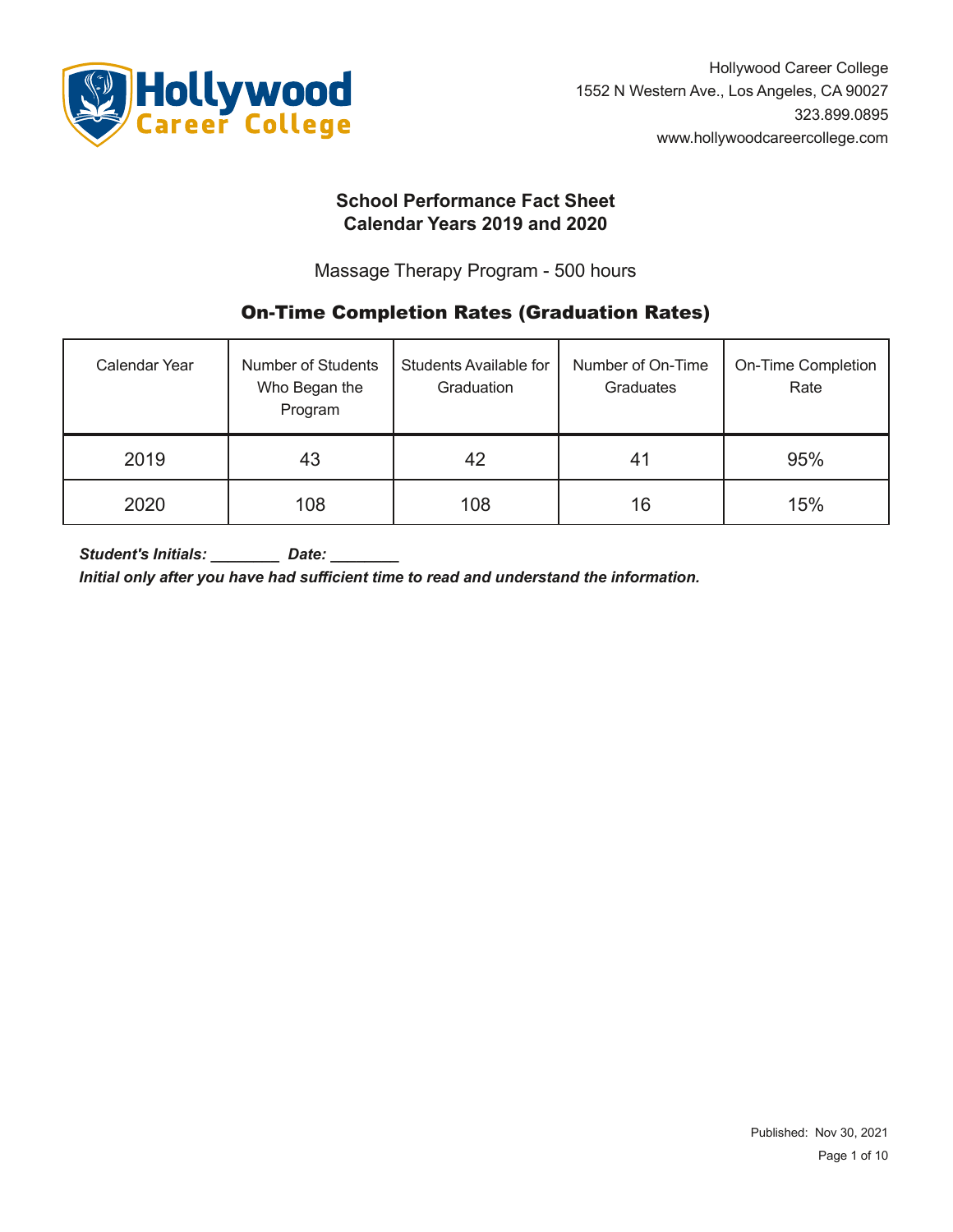

# **Job Placement Rates** *(includes data for the two calendar years prior to reporting)*

| Calendar Year | Number of<br>Students Who<br>Began Program | Number of<br>Graduates | Graduates<br>Available for<br>Employment | Graduates<br>Employed in the<br>Field | <b>Placement Rate</b><br>(% Employed in<br>the Field) |
|---------------|--------------------------------------------|------------------------|------------------------------------------|---------------------------------------|-------------------------------------------------------|
| 2019          | 43                                         | 42                     | 41                                       | 33                                    | 77%                                                   |
| 2020          | 108                                        | 84                     | 84                                       | 65                                    | 77%                                                   |

You may obtain from the institution a list of the employment positions determined to be in the field for which a student received eduacation and training. Contact HCC for more details.

# **Gainfully Employed Categories** *(includes data for the two calendar years prior to reporting)*

# **Part-Time vs. Full-Time Employment**

| Calendar Year | Graduates Employed in the<br>Field 20-29 Hours Per Week   Field at Least 30 Hours Per | Graduates Employed in the<br>Week | Total Graduates Employed in<br>the Field |
|---------------|---------------------------------------------------------------------------------------|-----------------------------------|------------------------------------------|
| 2019          |                                                                                       |                                   | 33                                       |
| 2020          |                                                                                       | 23                                | 65                                       |

# **Single Position vs. Concurrent Aggregated Position**

| Calendar Year | Graduates Employed in the<br>Field in a Single Position | Graduates Employed in the<br><b>Field in Concurrent</b><br><b>Aggregated Positions</b> | Total Graduates Employed in<br>the Field |  |
|---------------|---------------------------------------------------------|----------------------------------------------------------------------------------------|------------------------------------------|--|
| 2019          |                                                         |                                                                                        | 33                                       |  |
| 2020          | 14                                                      | g                                                                                      | 65                                       |  |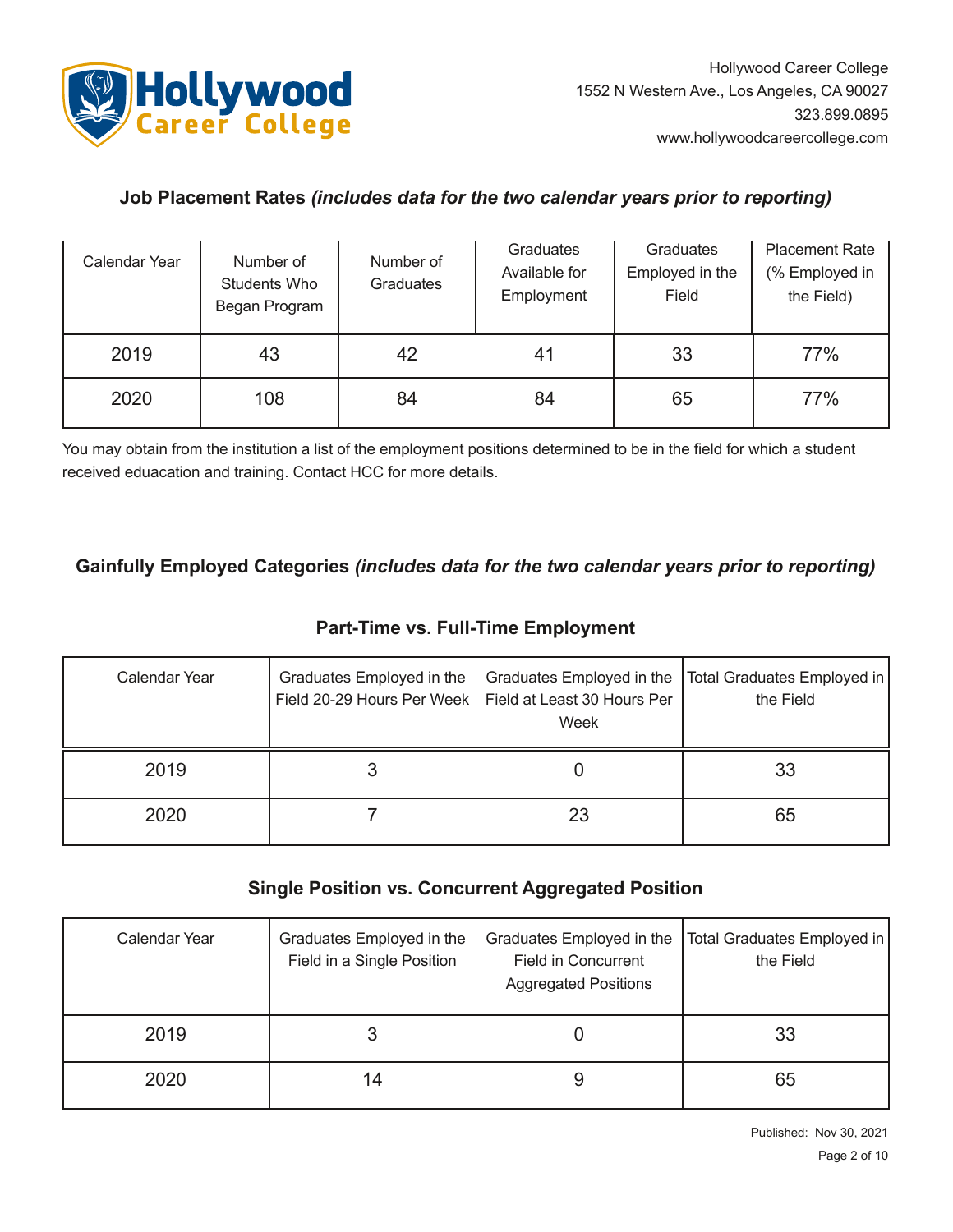

## **SelfEmployed / Freelance Positions**

| Calendar Year | Graduates Employed who are Self-<br><b>Employed or Working Freelance</b> | Total Graduates Employed in the Field |
|---------------|--------------------------------------------------------------------------|---------------------------------------|
| 2019          | 30                                                                       | 33                                    |
| 2020          | 35                                                                       | 65                                    |

## **Institutional Employment**

| Calendar Year | Graduates Employed in the field who<br>are Employed by the Institution, an<br>Employer Owned by the Institution, or<br>an Employer who Shares Ownership<br>with the Institution | Total Graduates Employed in the Field |
|---------------|---------------------------------------------------------------------------------------------------------------------------------------------------------------------------------|---------------------------------------|
| 2019          |                                                                                                                                                                                 | 33                                    |
| 2020          |                                                                                                                                                                                 | 54                                    |

*Student's Initials: \_\_\_\_\_\_\_\_ Date: \_\_\_\_\_\_\_\_*

*Initial only after you have had sufficient time to read and understand the information.*

#### **This program may result in freelance or selfemployment.**

• The work available to graduates of this program is usually for freelance or self-employment.

- This type of work may not be consistent.
- The period of employment can range from one day to weeks to several months.
- Hours worked in a day or week may be more or less than the traditional 8 hour work day or 40 hour work week.
- You can expect to spend unpaid time expanding your networks, advertising, promoting your services, or honing your skills.

• Once graduates begin to work freelance or are self-employed, they will be asked to provide documentation that they are employed as such so that they may be counted as placed for our job placement records.

• Students initialing this disclosure understand that either a majority or all of this school's graduates are employed in this manner and understand what comprises this work style.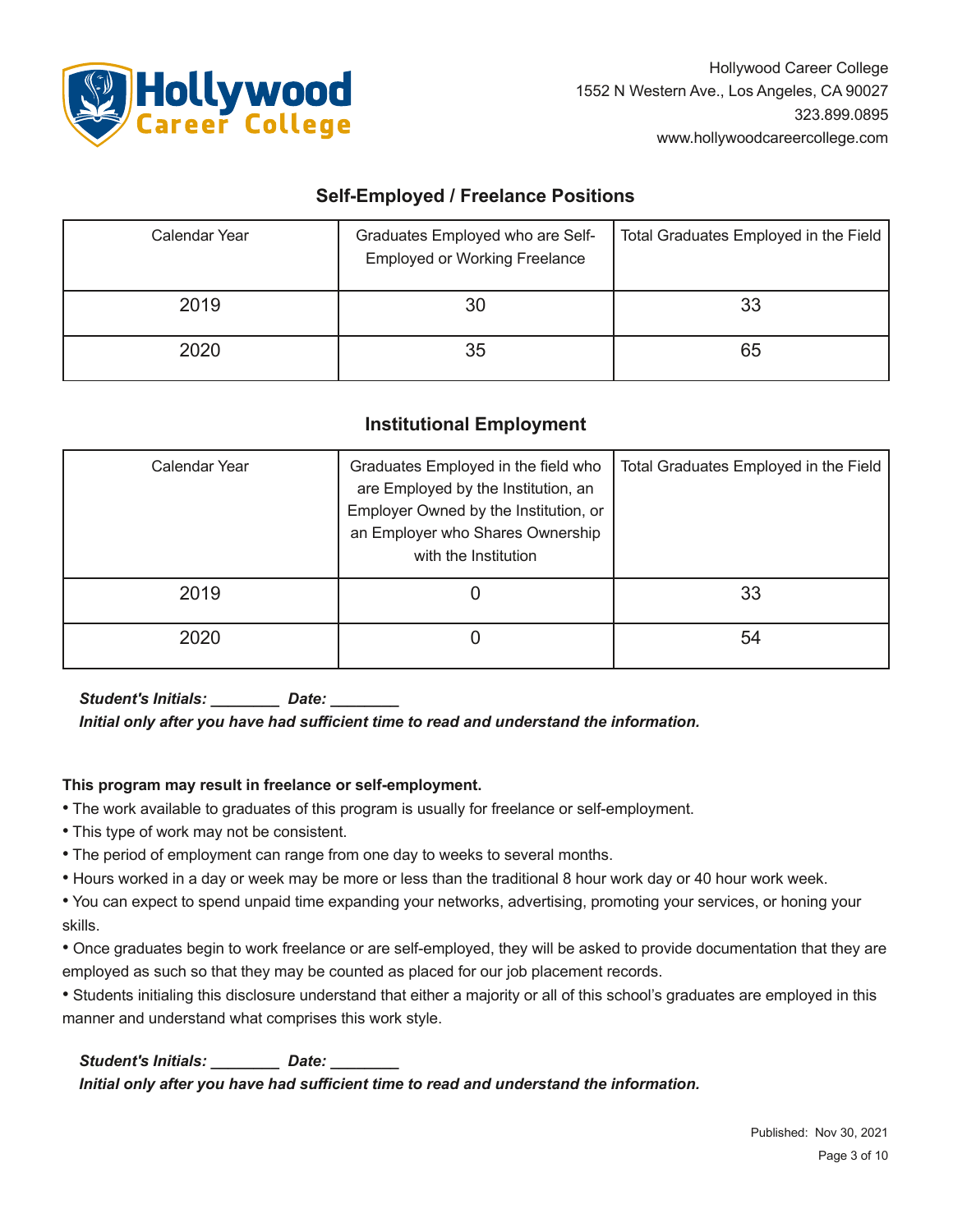## **State Licensing Exam Information** *(includes data for the two calendar years prior to reporting)*

| Calendar<br>Year | Name of<br>Agency | Name of<br>Exam | Number of Graduates<br>Taking State Exam | Number Passing<br>Exam | Number Failing<br>Exam | Passage Rate | Data From the State<br><b>Agency Administering</b><br>Exam |
|------------------|-------------------|-----------------|------------------------------------------|------------------------|------------------------|--------------|------------------------------------------------------------|
| 2019             | N/A               | N/A             | N/A                                      | N/A                    | N/A                    | N/A          | N/A                                                        |
| 2020             | N/A               | N/A             | N/A                                      | N/A                    | N/A                    | N/A          | N/A                                                        |

This educational program does not lead to an occupation which currently requires State licensing.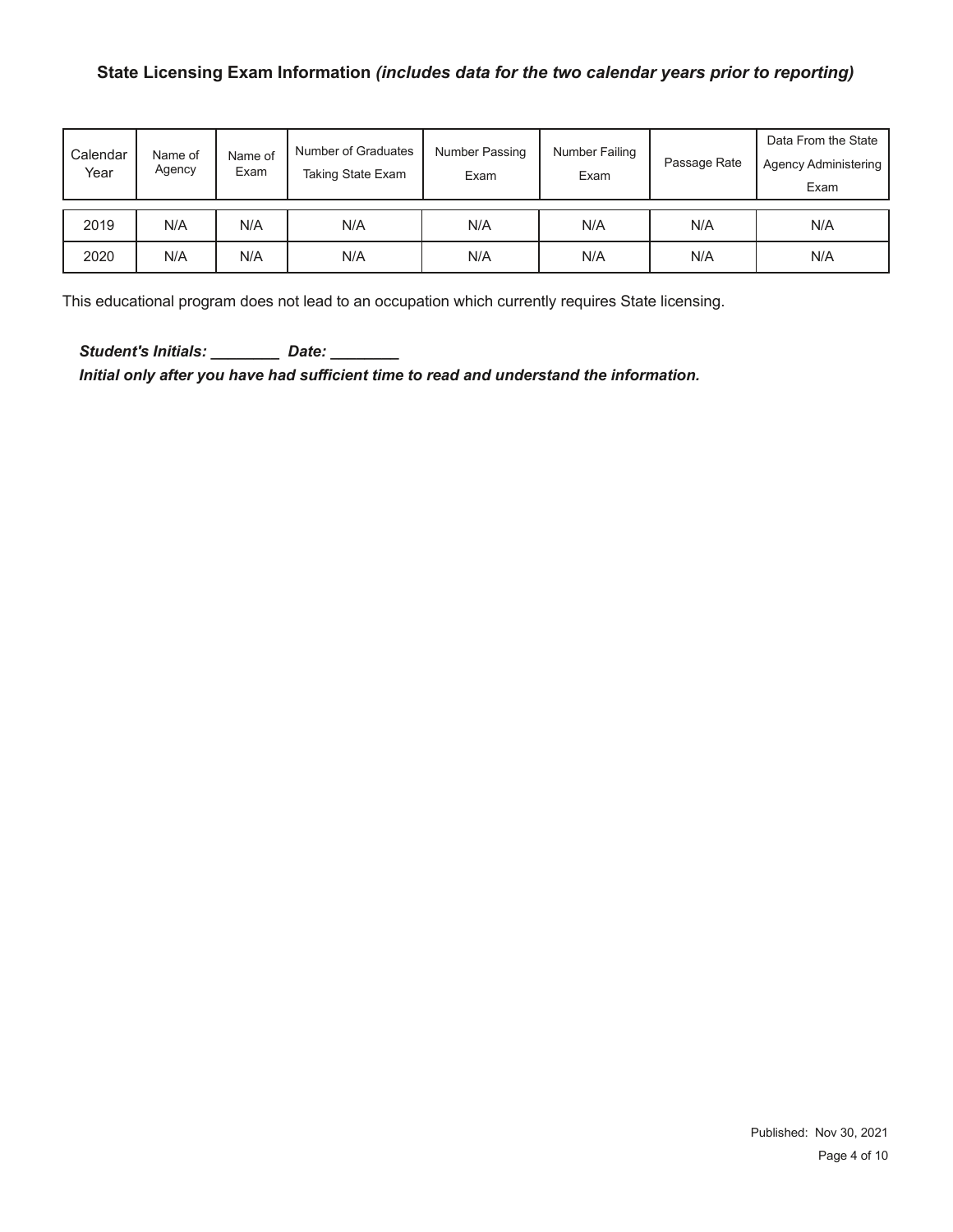

## **Salary and Wage Information** *(includes data for the two calendar years prior to reporting)*

| Calendar<br>Year | Graduates<br>Available for<br>Employment | Graduates<br>Employed in<br>Field | $=$ \$20000 | $$20001 -$<br>\$25000 | $$25001 -$<br>\$30000 | $$30001 -$<br>\$35000 | $$35001 -$<br>\$40000 | \$40001 -<br>\$45000 | $$45001 -$<br>\$50000 |
|------------------|------------------------------------------|-----------------------------------|-------------|-----------------------|-----------------------|-----------------------|-----------------------|----------------------|-----------------------|
| 2019             | 41                                       | 33                                |             |                       |                       |                       |                       |                      |                       |
| 2020             | 84                                       | 65                                | 8           |                       |                       |                       | 14                    |                      | 16                    |

| Calendar<br>Year | $$50001 -$<br>\$55000 | $$55001 -$<br>\$60000 | $$60001 -$<br>\$65000 | $$65001 -$<br>\$70000 | \$70001 -<br>\$75000 | \$75001 -<br>\$80000 | \$80001 -<br>\$85000 | $$85001 -$<br>\$90000 | $$90001 -$<br>\$95000 |
|------------------|-----------------------|-----------------------|-----------------------|-----------------------|----------------------|----------------------|----------------------|-----------------------|-----------------------|
| 2019             |                       | 5                     | 3                     |                       |                      |                      |                      | 0                     |                       |
| 2020             |                       | 3                     | U                     | 0                     |                      |                      |                      | 0                     |                       |

| Calendar<br>Year | \$95001 -<br>\$100000 | > \$100000 | No Salary<br>Information<br>Reported |  |  |  |
|------------------|-----------------------|------------|--------------------------------------|--|--|--|
| 2019             |                       |            | ŏ                                    |  |  |  |
| 2020             |                       |            | 36                                   |  |  |  |

A list of sources used to substantiate salary disclosures is available from the school. For more information on the voluntary salary survey given to graduates, please contact HCC.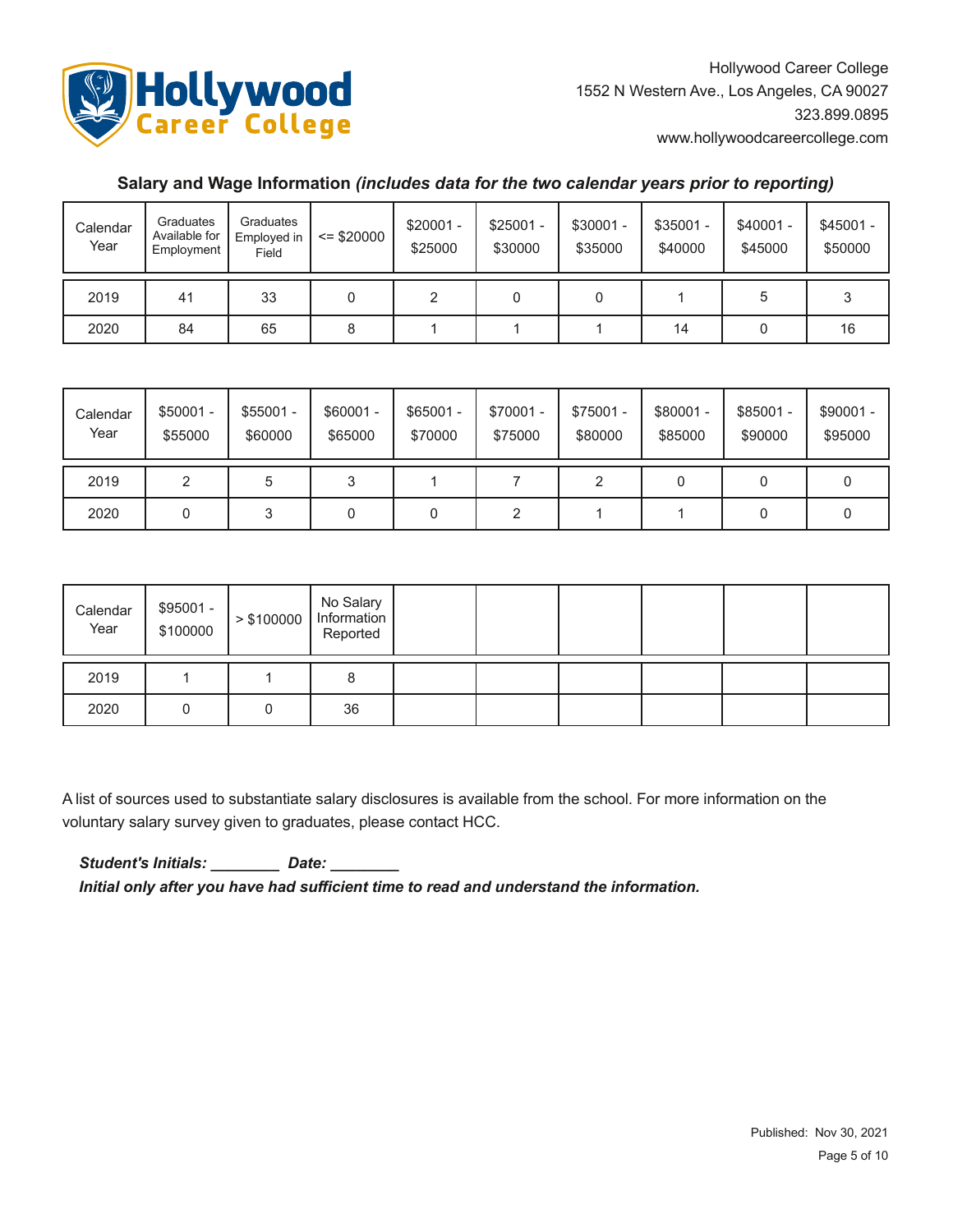

## *Cost of Educational Program*

Total charges for the program for students completing on-time in 2019: \$5150.00. Total charges may be higher if the program is not completed on time.

Total charges for the program for students completing on-time in 2020: \$5150.00. Total charges may be higher if the program is not completed on time.

*Student's Initials: \_\_\_\_\_\_\_\_ Date: \_\_\_\_\_\_\_\_ Initial only after you have had sufficient time to read and understand the information.*

## *Federal Student Loan Debt*

Students at Hollywood Career College are not eligible for federal student loans. This institution does not meet the U.S. Department of Education criteria that would allow its students to participate in federal student loan programs.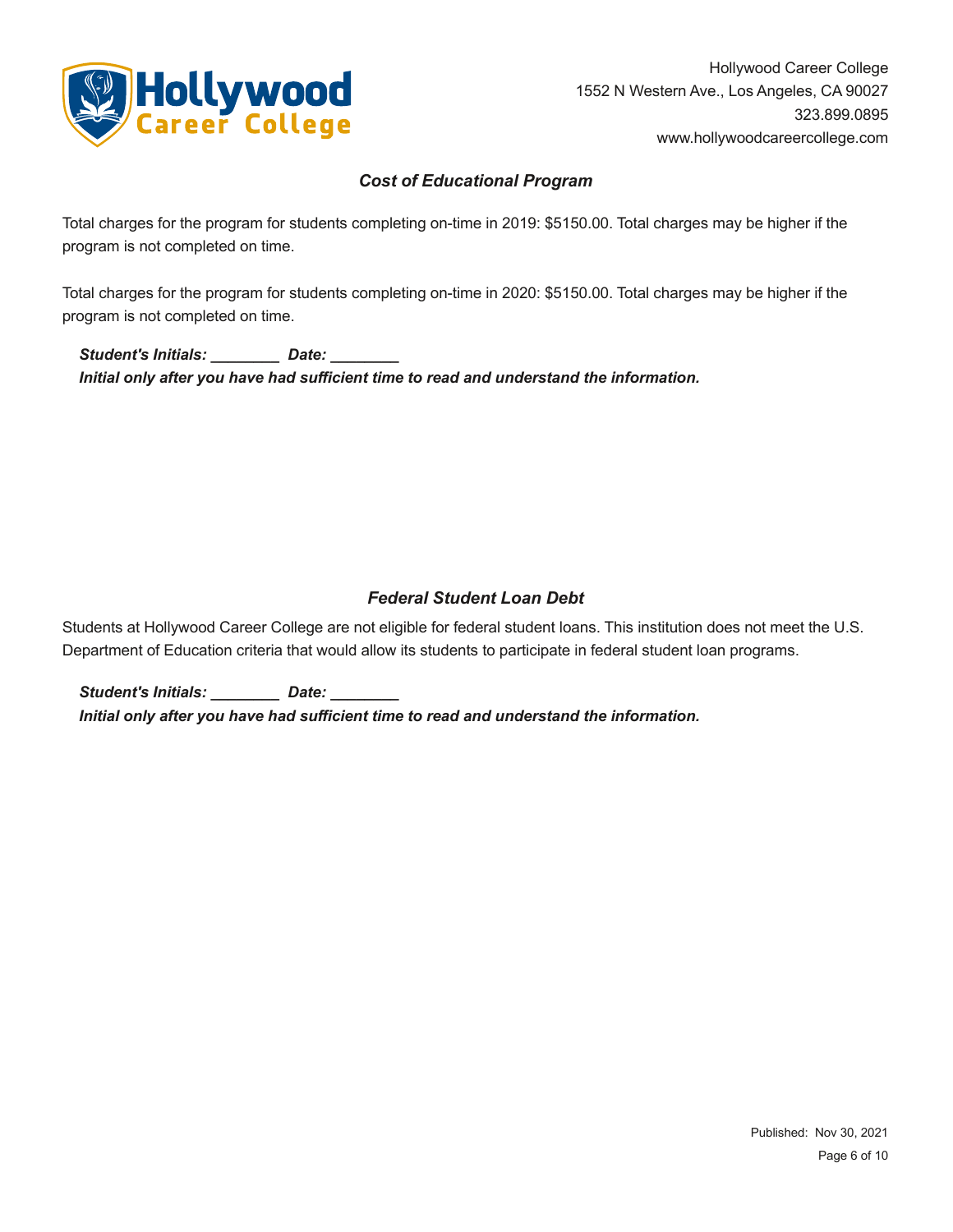

This fact sheet is filed with the Bureau for Private Postsecondary Education. Regardless of any information you may have relating to completion rates, placement rates, starting salaries, or license exam passage rates, this fact sheet contains the information as calculated pursuant to state law.

Any questions a student may have regarding this fact sheet that have not been satisfactorily answered by the institution may be directed to the Bureau for Private Postsecondary Education at 1747 N. Market Blvd., Suite 225, Sacramento, CA 95834, www.bppe.ca.gov, toll-free telephone number (888) 370-7589 or by fax (916) 263-1897.

 $\_$  , and the contribution of the contribution of  $\overline{\mathcal{L}}$  , and  $\overline{\mathcal{L}}$  , and  $\overline{\mathcal{L}}$  , and  $\overline{\mathcal{L}}$ 

 $\_$  , and the contribution of the contribution of  $\mathcal{L}_\mathcal{A}$  , and the contribution of  $\mathcal{L}_\mathcal{A}$ 

**Student Name - Print** 

 $\mathcal{L}_\text{max}$  , and the set of the set of the set of the set of the set of the set of the set of the set of the set of the set of the set of the set of the set of the set of the set of the set of the set of the set of the

Student Signature Date

School Official Date Date Date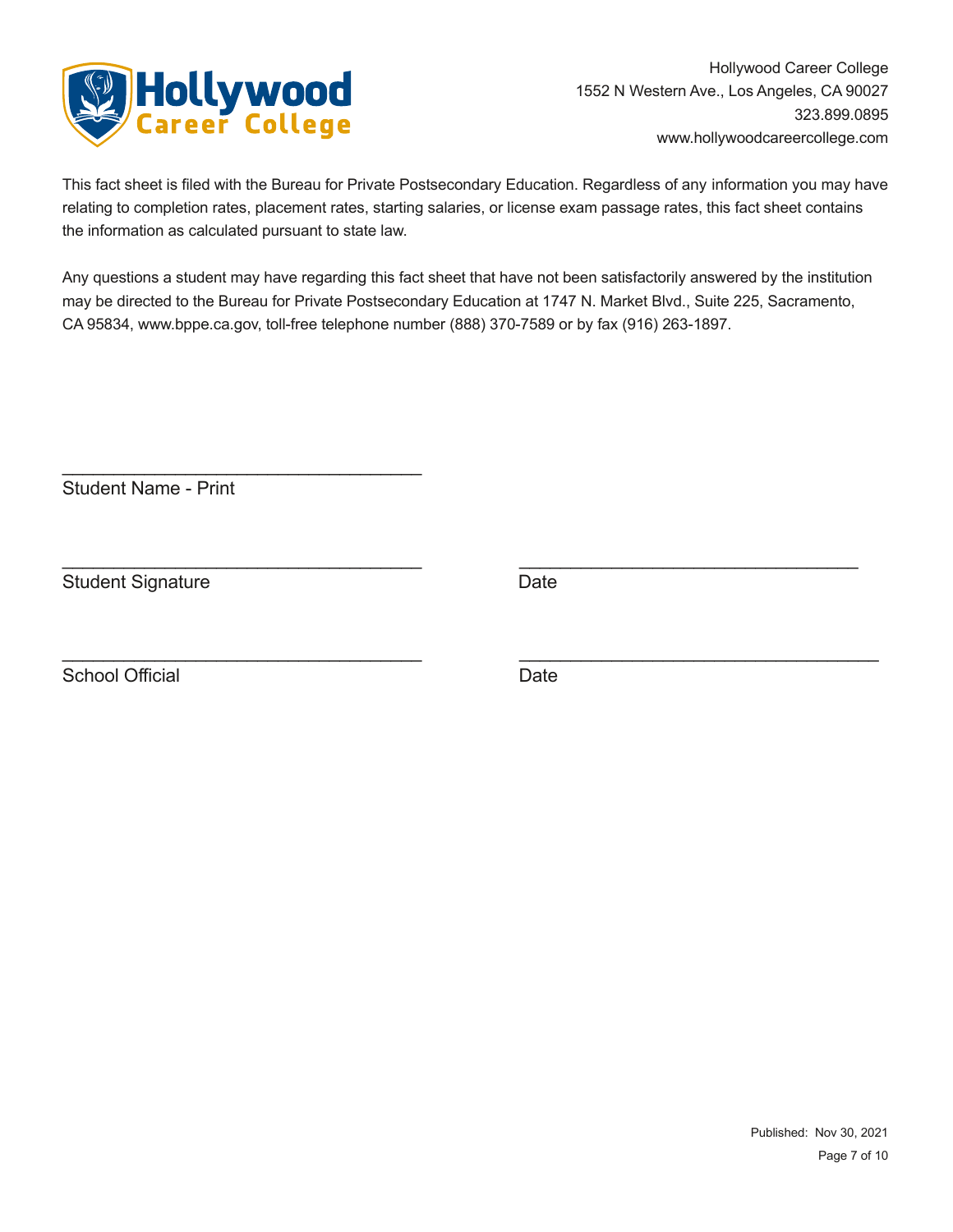

## *Definitions*

• "Number of Students Who Began the Program" means the number of students who began a program who were scheduled to complete the program within 100% of the published program length within the reporting calendar year and excludes all students who cancelled during the cancellation period.

• "Students Available for Graduation" is the number of students who began the program minus the number of students who have died, been incarcerated, or been called to active military duty.

• "Number of On-time Graduates" is the number of students who completed the program within 100% of the published program length within the reporting calendar year.

• "On-time Completion Rate" is the number of on-time graduates divided by the number of students available for graduation.

• "150% Graduates" is the number of students who completed the program within 150% of the program length (includes on-time graduates).

• "150% Completion Rate" is the number of students who completed the program in the reported calendar year within 150% of the published program length, including on-time graduates, divided by the number of students available for graduation.

• "Graduates Available for Employment" means the number of graduates minus the number of graduates unavailable for employment.

• "Graduates Unavailable for Employment" means the graduates who, after graduation, die, become incarcerated, are called to active military duty, are international students that leave the United States or do not have a visa allowing employment in the United States, or are continuing their education in an accredited or bureau-approved postsecondary institution.

• "Graduates Employed in the Field" means graduates who beginning within six months after a student completes the applicable educational program are gainfully employed, whose employment has been reported, and for whom the institution has documented verification of employment. For occupations for which the state requires passing an examination, the six months period begins after the announcement of the examination results for the first examination available after a student completes an applicable educational program.

• "Placement Rate Employed in the Field" is calculated by dividing the number of graduates gainfully employed in the field by the number of graduates available for employment.

• "Number of Graduates Taking Exam" is the number of graduates who took the first available exam in the reported calendar year.

• "First Available Exam Date" is the date for the first available exam after a student completed a program.

• "Passage Rate" is calculated by dividing the number of graduates who passed the exam by the number of graduates who took the reported licensing exam.

• "Number Who Passed First Available Exam" is the number of graduates who took and passed the first available licensing exam after completing the program.

• "Salary" is as reported by graduate or graduate's employer.

• "No Salary Information Reported" is the number of graduates for whom, after making reasonable attempts, the school was not able to obtain salary information.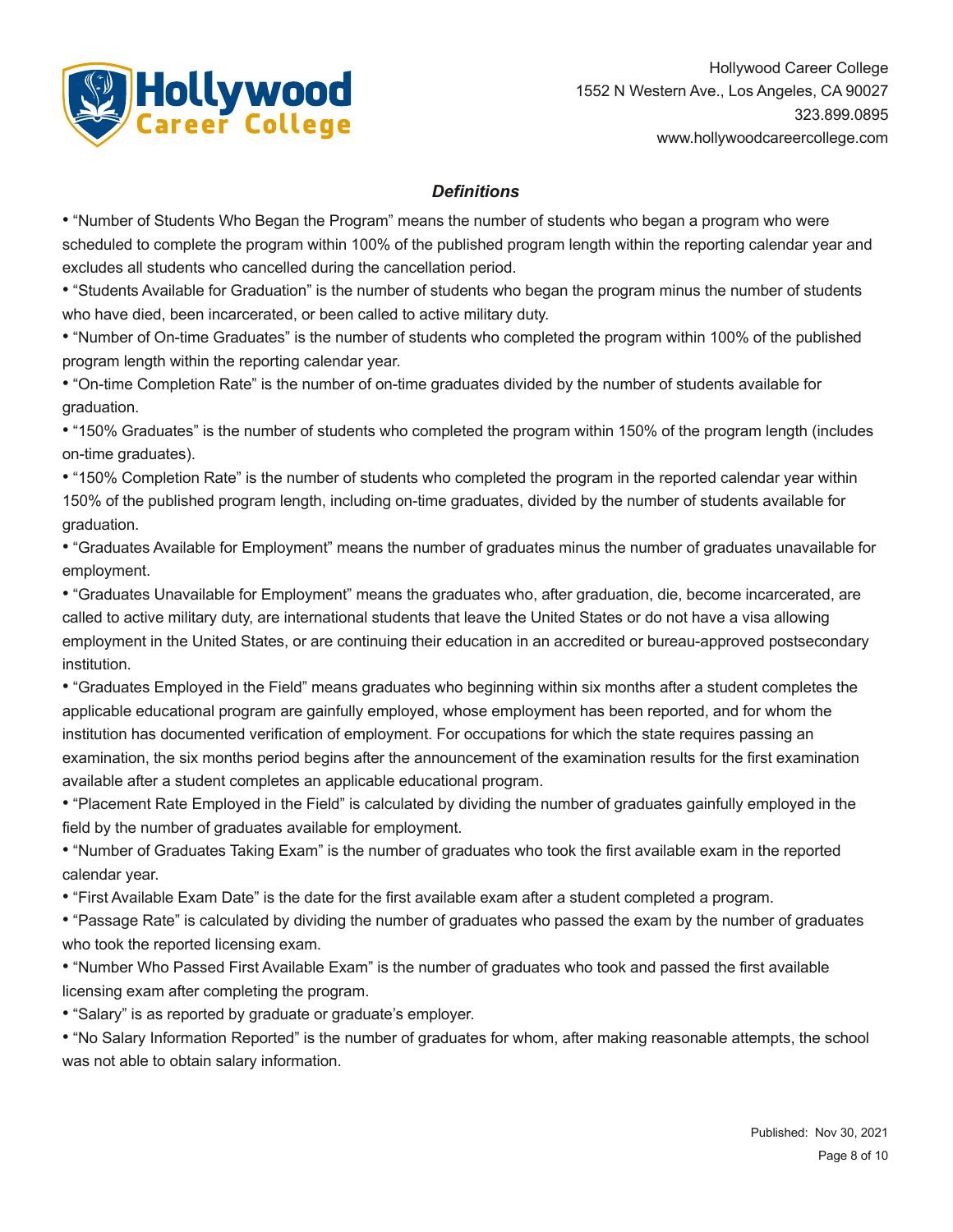

# **STUDENT'S RIGHT TO CANCEL**

A student has the right to cancel the enrollment agreement and obtain a refund of charges paid through attendance at the first class session, or the seventh day after enrollment, whichever is later. A student may cancel enrollment by giving written notice to the college.

Hollywood Career College's refund policy is as follows:

1.) If cancellation occurs within seven days after the date of enrollment, or before the first scheduled class session (whichever is later), 100% of all institutional charges shall be refunded, minus the \$150 application fee.

2.) If withdrawal or termination occurs after the commencement of classes, the student shall be charged according the last date of attendance. If withdrawal or termination occurs before the completion of 60% of the total class hours (300 hours), the student shall be entitled to a prorated refund of tuition. The College shall retain the application fee, book and supply fees, and any other legitimate charges owed by the student.

3.) If withdrawal or termination occurs after the completion of 60 percent of the total class hours, the student shall be obligated for the tuition charged for the entire program (the student shall not be entitled to any refund);

The term "tuition" means the charges for instruction including any lab fees. Tuition does not include application fees (\$150) or other identified program fees. It does not include materials costs, such as books and supplies. HCC does not issue credits or refunds for books or other supplies.

If the student obtains a loan to pay for an educational program, the student will have the responsibility to repay the full amount of the loan plus interest, less the amount of any refund.

If the student has received federal student financial aid funds, the student is entitled to a refund of moneys not paid from federal student financial aid program funds.

When a cancellation, withdrawal, or termination occurs, a calculation of all allowable charges shall be made within 45 days. If the College has received total payments greater than its allowable charges: 1.) After the date of determination of such cancellation, withdrawal or termination, a written statement showing allowable charges and total payments received shall be delivered to the student, together with a refund equal in amount to dollar amount paid to the college in excess of those allowable charges.

2.) If the student has received federal, state, or other student aid or other tuition assistance program(s), including student loan programs, regulations governing refunds within the respective program(s) shall prevail, but only with respect to the covered portions thereof.